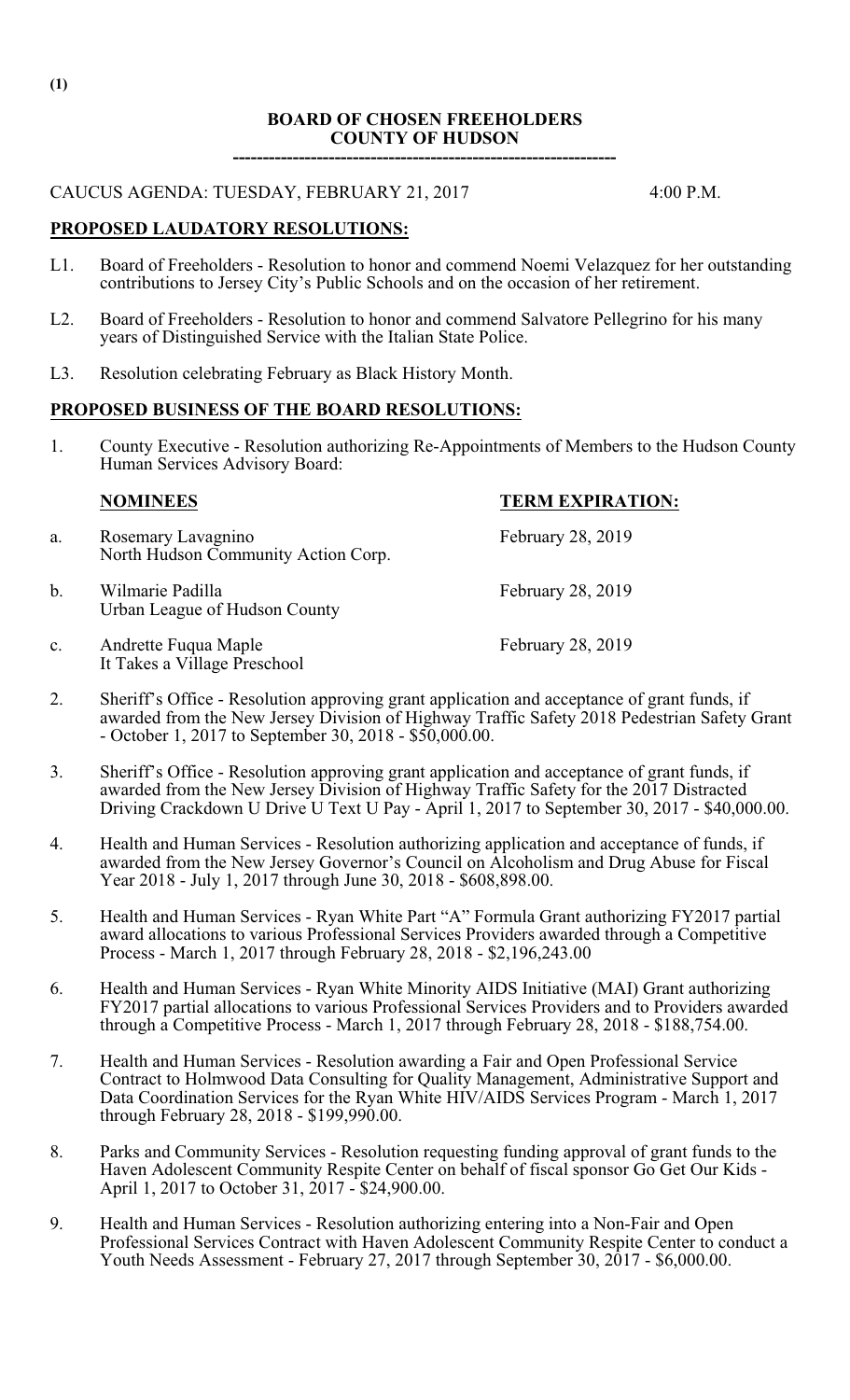- 10. Superintendent of Elections Resolution approving a Non-Fair and Open Contract with Full Service Mailers, Inc. for the provision of election related services on behalf of the Superintendent of Elections - Postal Computer and Mailing Services - April 1, 2017 through March 31, 2019 - \$210,000.00.
- 11. Superintendent of Elections Resolution approving a Non-Fair and Open Contract with Dominion Voting Systems, Inc. for certification and reprogramming of AVC Advantage Voting Machines for the 2017 School Board, Primary and General Elections on behalf of the Superintendent of Elections - January 1, 2017 to December 31, 2017 - \$71,500.00.
- 12. Parks and Community Services Resolution approving a Professional Services Contract Non-Fair and Open with the Hudson County Housing Resource Center a Not-For-Profit Entity for Housing Counseling Services - March 1, 2016 to February 28, 2017 - \$25,000.00.
- 13. Prosecutor's Resolution approving a Non-Fair and Open Contract with Harris Corporation for the renewal of support and maintenance of the covert electronic surveillance equipment used for the location and identification of electronic devices on behalf of the Prosecutor's Office - \$31,796.00.
- 14. Law Resolution awarding Professional Services Contract Non-Fair and Open McManimon, Scotland & Baumann, LLC, Critchley, Kinum & Denoia, LLC and Hagens Berman Sobol Shapiro, LLP on a contigent basis to prosecute claims against Field Turf USA and any parent and/or subsidiary company of Field Turf USA with regard to defective synthetic grass fields installed on County property.
- 15. Roads and Public Property Resolution awarding Professional Services Contract Non-Fair and Open to Gabel Associates, Inc. Professional Consulting Services for "Electric Energy Consulting Services.'
- 16. Roads and Public Property Resolution amending Resolution No. 204-4-2016 to add additional funds to a Non-Fair and Open Contract with T-Slack Environmental Services, Inc. maintenance and repair of underground storage tanks - \$5,000.00.
- 17. Purchasing Approve Purchasing Agent's award, purchases made under State Contracts:

|                | <b>VENDOR</b>                                                            | <b>COMMODITY</b>                                                                                                                                                        | <b>AMOUNT</b> | <b>DEPT</b>                   |
|----------------|--------------------------------------------------------------------------|-------------------------------------------------------------------------------------------------------------------------------------------------------------------------|---------------|-------------------------------|
| a.             | <b>Business Furniture</b><br>Elizabeth, N.J.                             | Office Furniture<br>(Annex Building)<br>\$446,594.97)                                                                                                                   | \$446,594.97  | Roads &<br>Public<br>Property |
| b.             | <b>Consolidated Steel</b><br>Kenilworth, N.J.                            | Install New Fence in<br>JJ Braddock/North Hudson<br>Park                                                                                                                | \$64,866.00   | Parks                         |
| $\mathbf{c}$ . | Dell Marketing<br>Round Rock, TX                                         | Purchase (40)<br>New Computers                                                                                                                                          | \$60,597.47   | Correctional<br>Center        |
| d.             | <i>*Johnston</i><br><b>Communications</b><br>Kearny, N.J.                | <b>Install Video Security Cameras \$214,534.34</b><br>& Cabling for Internet and<br><b>Phones in the new Lincoln</b><br><b>Park Maintenance</b><br>(Parks \$127,352.00) |               | <b>Parks</b>                  |
|                |                                                                          | <b>Prisoner Door Access Card</b><br>Readers/Keypad (Sheriff's<br>Office \$12,182.34)                                                                                    |               | Sheriff's<br><b>Office</b>    |
|                | <b>Telecommunication Equipment</b><br>and Services (various \$75,000.00) |                                                                                                                                                                         |               | <b>Various</b>                |
|                |                                                                          |                                                                                                                                                                         |               |                               |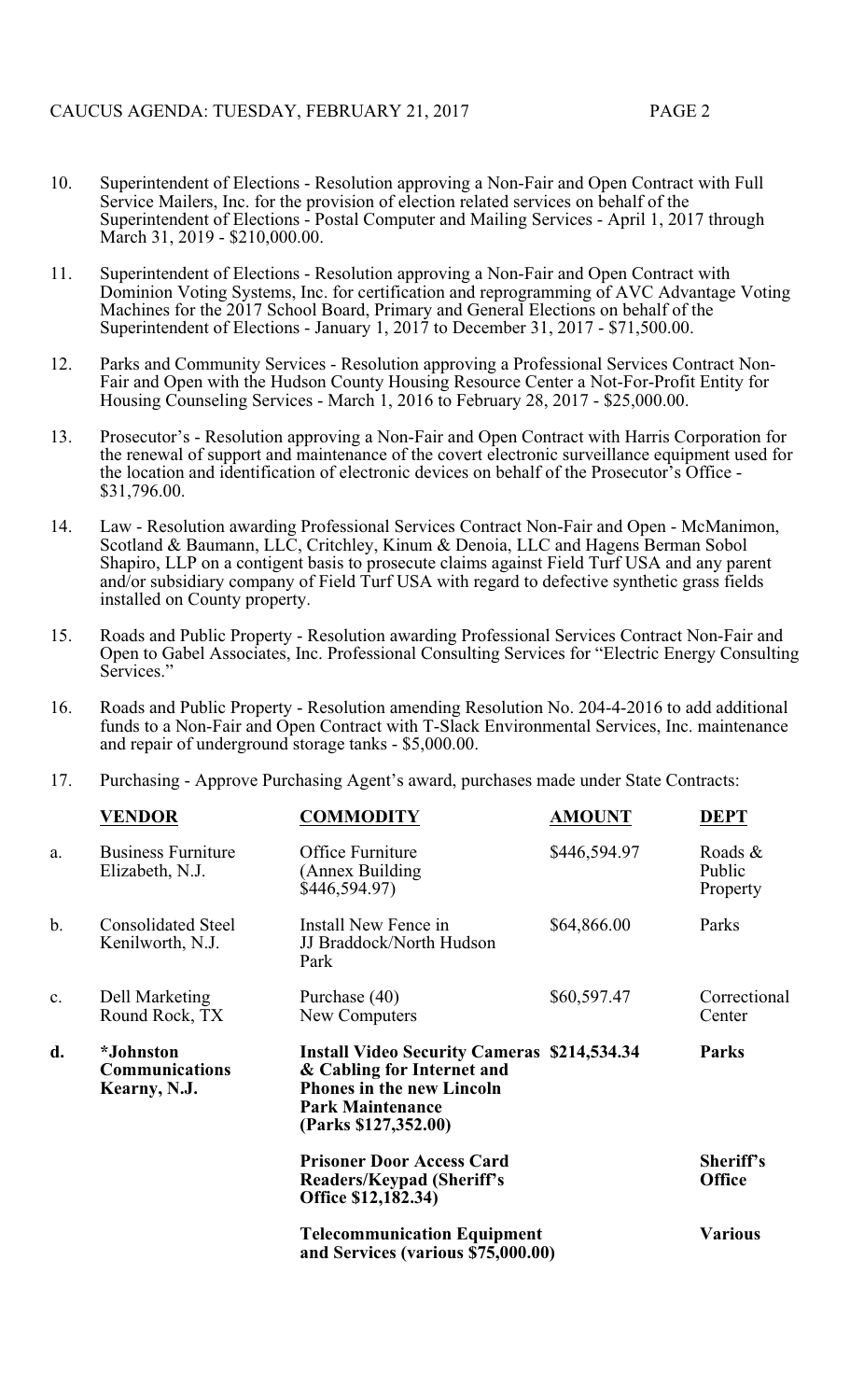|    | <b>VENDOR</b>                                           | <b>COMMODITY</b>                                                                                                                                      |       | <b>AMOUNT</b> | <b>DEPT</b>                                            |
|----|---------------------------------------------------------|-------------------------------------------------------------------------------------------------------------------------------------------------------|-------|---------------|--------------------------------------------------------|
| e. | Pinnacle Wireless<br>Fairlawn, N.J.                     | Renew for Microwave wireless<br>links between Admin-<br>Meadowview, Admin-<br>Corrections and Admin-<br>Lincoln Park (Data Processing)<br>\$19,650.00 |       | \$69,650.00   | Data<br>Processing                                     |
| f. | *Samuels Inc.<br>T/A Buy Wise Auto<br>Jersey City, N.J. | <b>Automobile Parts</b>                                                                                                                               |       | \$20,000.00   | Parks &<br>Roads &<br><b>Public</b><br><b>Property</b> |
|    |                                                         |                                                                                                                                                       | TOTAL | \$876,242.78  |                                                        |

\* Denotes: Hudson County Vendor \*\*Denotes: Minority Vendor

18. Purchasing - Purchase made under Middlesex Regional Education Services Cooperative Pricing System:

|    | <b>VENDOR</b>                             | <b>COMMODITY</b>                                                                            | <b>AMOUNT</b> | <b>DEPT</b>                      |
|----|-------------------------------------------|---------------------------------------------------------------------------------------------|---------------|----------------------------------|
| a. | <b>CDW</b> Government<br>Vernon Hills, IL | <b>Purchase New Computers</b><br>(Data Processing $\sqrt{5,517.76}$ )                       | \$35,517.76   | Data<br>Processing               |
|    |                                           | Computer and Associated<br>Products (various \$25,000.00)                                   |               | Various                          |
| b. | Lighton Industries<br>Toms River, N.J.    | Roof Repair at Meadowview<br>Psychiatric Hospital (Roads &<br>Public Property) $$13,083.32$ | \$26,657.91   | Roads $\&$<br>Public<br>Property |
|    |                                           | Roof Repair at the Archives<br>Building (Roads & Public Property<br>\$13,574.59             |               | Roads &<br>Public<br>Property    |
|    |                                           | <b>TOTAL</b>                                                                                | \$59,175.67   |                                  |

- 19. Purchasing Approve Purchasing Agent's awards:
- a. To purchase Solar Salt Roads and Public Property four (4) replies two (2) year period Reed & Perrine - Contract shall not exceed \$14,640.00.
- b. CONTRACT AMENDMENT Resolution No. 41-1-2017 To purchase one (1) new Vermeer SC802 74 Horsepower Stump Cutter (or equivalent) - Parks Department - contract shall not exceed \$53,015.00.
- c. RESCIND CONTRACT Printing Letterhead, Envelopes and Business Cards various departments.
- 20. Parks and Community Services Resolution approving the award of Fair and Open Contracts for the Hudson County Homeless Trust Fund to Helping Arms, Inc., Garden Episcopal Community Development Corporation, and North Hudson Community Action Corporation - March 1, 2017 to February 28, 2018 - \$200,000.00.
- 21. County Executive Resolution awarding Fair and Open Professional Services Contract to Total Destination Marketing for Tourism Re-Branding Services - \$62,045.00.